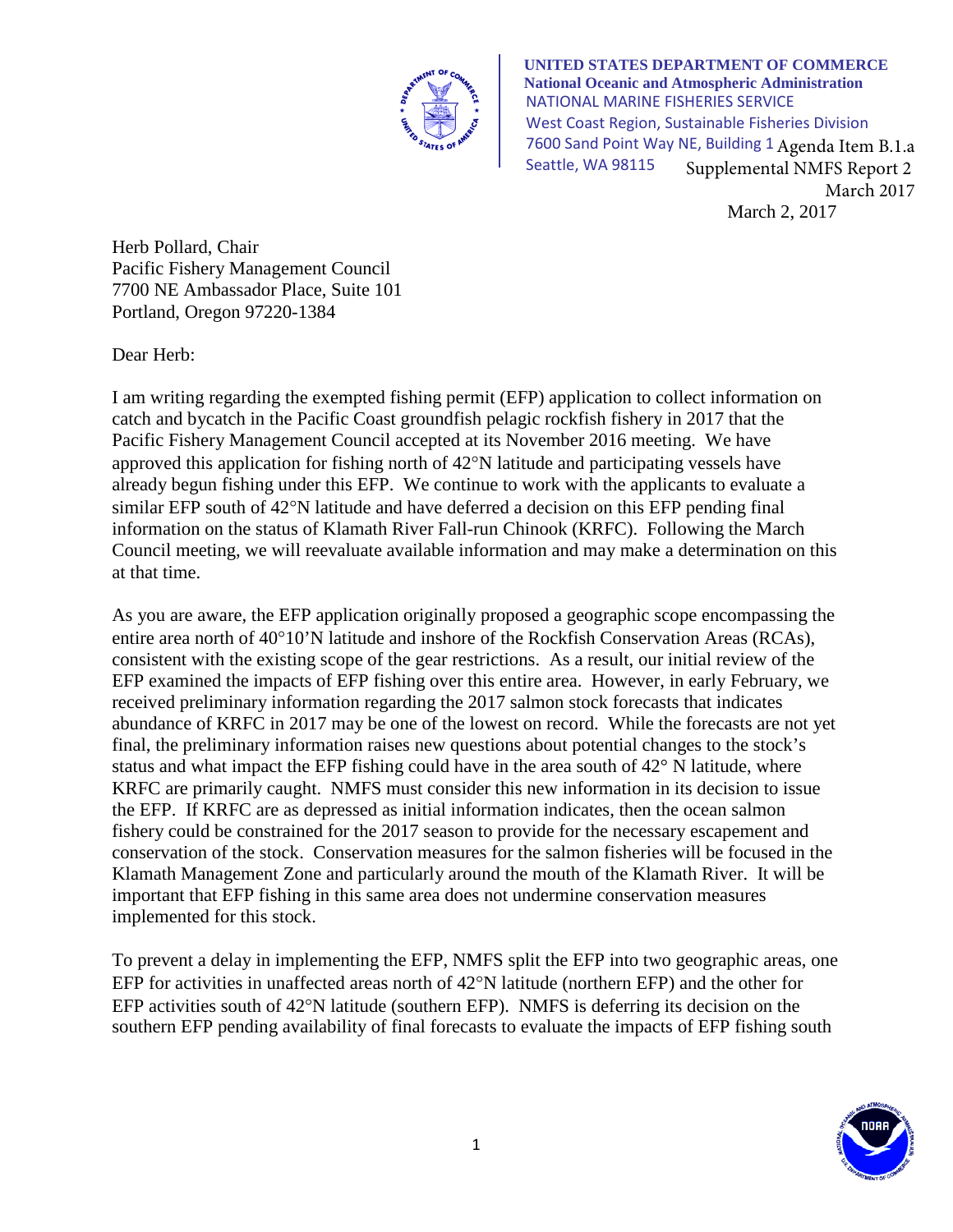of 42°N latitude. NMFS approved the northern EFP program on February 17<sup>th</sup> and issued EFPs to 32 participating vessels on February 24<sup>th</sup>. The EFP program exempts participants from the requirement to use a selective flatfish trawl and a minimum mesh size of 4.5 inches when fishing inshore of the RCAs north of 42°N latitude. The EFP program also includes provisions for monitoring and minimizing bycatch. While the EFP program presents an opportunity to collect information about the likely effects of the Council's proposed changes to gear regulations, these exemptions have the potential to increase bycatch of non-target and protected species, including some listed under the Endangered Species Act (ESA). The exemptions would change gear configurations and mesh sizes that may reduce selectivity and potentially shift effort inshore and earlier in the year when listed species are present. As we emphasized at the November Council meeting, it is important for the EFP program to include provisions to minimize bycatch to the extent practicable, as required by the Magnuson-Stevens Act, and to ensure that the fishery as a whole remains compliant with incidental take statements (ITSs) for ESA-listed species. Therefore, NMFS included the following provisions in the EFP program to meet these objectives.

## *Salmon Conservation Zone*

Under the EFP program, EFP fishing is prohibited in the Columbia River Salmon Conservation Zone. The Columbia River Salmon Conservation Zone is a known area of Chinook salmon bycatch that has been prohibited to whiting fishing specifically to reduce salmon bycatch in that sector of the fishery. This conservation zone is a discrete area of known salmon hotspots that has been incorporated into the EFP to minimize bycatch of Chinook salmon. The applicants, Council, and some public commenters, recommended keeping this area open to EFP fishing in order to collect bycatch information from this area. However, the Columbia River Salmon Conservation Zone is necessary not just to minimize overall bycatch in the EFP, but also to ensure that any redistribution of effort does not disproportionately impact listed populations of Chinook salmon, many of which migrate through the Columbia River. The need to minimize adverse effects to listed populations outweighs the benefits of obtaining information additional about bycatch rates in an area that is already known for high salmon bycatch. This measure would also be expected to reduce bycatch of listed eulachon that are more frequently encountered in estuaries.

## *Monitoring and Reporting*

EFP trips will be subject to 100 percent monitoring at sea and shoreside, as is currently required in the Individual Fishing Quota fishery, but participating vessels will be able to use electronic monitoring (EM) in place of an observer at sea if also participating in the ongoing EM EFP Program. Observers, EM, catch monitors, and logbooks will be used to document bycatch of and collect biological data on all salmon, eulachon, and green sturgeon. This information will be used for both inseason monitoring and for analysis of the EFP results. NMFS will also collect information on gear configurations and the use of bycatch reduction devices (BRDs) and the location of effort to use in evaluating the results of the EFP.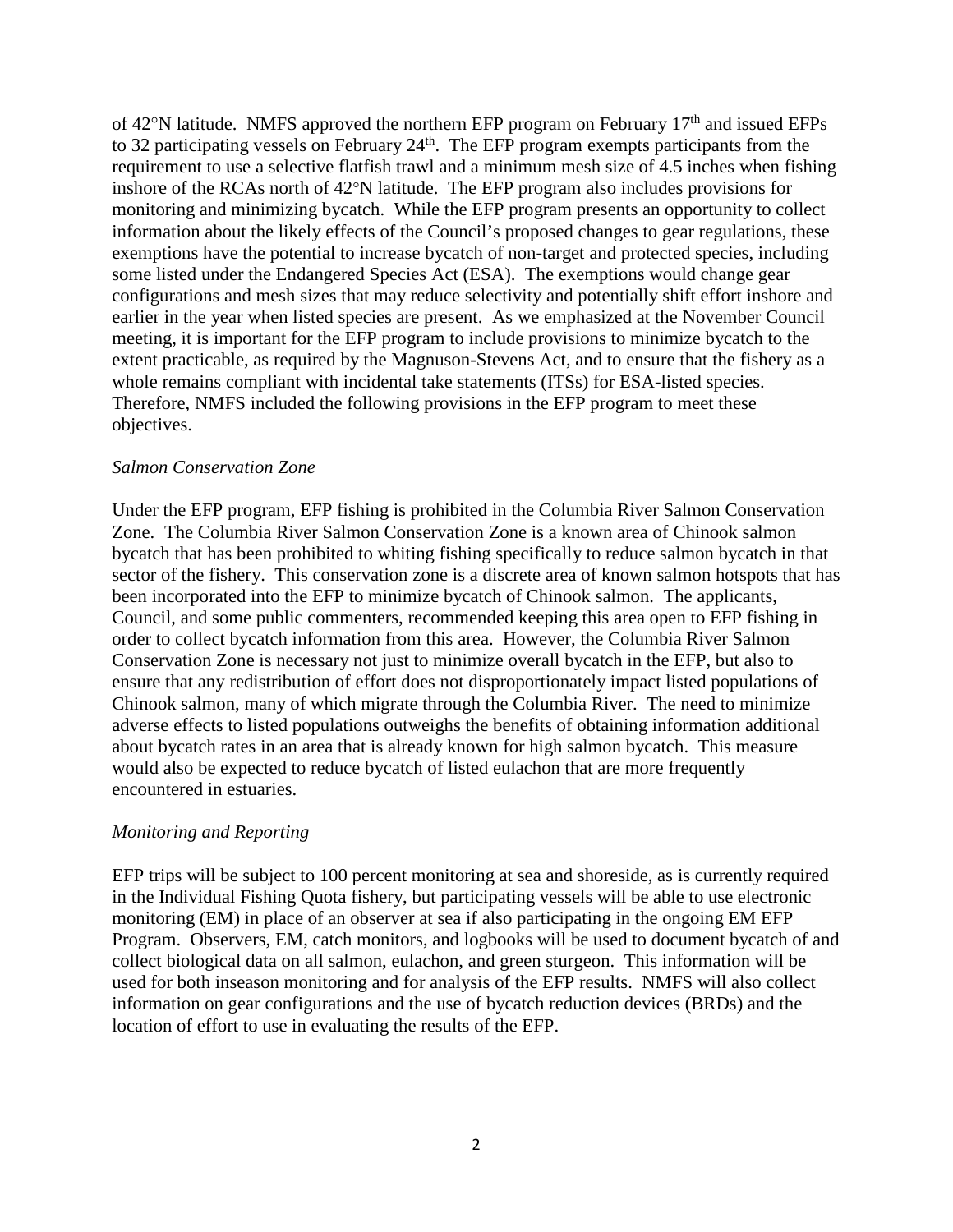## *Adaptive Bycatch Management*

The EFP applicants had proposed, and NMFS and the Council considered, setting a bycatch limit for Chinook salmon caught in the EFP (2,500-4,500 Chinook salmon) as a portion of the total takes in the fishery. However, NMFS did not have sufficient information to determine an appropriate bycatch limit. Bycatch rates vary widely by depth, latitude, gear type, and the total amount of effort. In addition, the impact of any amount of bycatch depends on the composition of salmon populations caught, which also vary by location. A limit based on a more limiting salmon population would have unnecessarily constrained EFP fishing in other areas where this population is not encountered, whereas a limit based on a more abundant (i.e., less limiting population), would not have provided meaningful protection for more endangered populations. Therefore, in place of an overall bycatch limit for the EFP, NMFS will use an adaptive bycatch management approach to minimize bycatch in the EFP.

Under the adaptive approach, NMFS will monitor the catch of Chinook salmon, coho salmon, eulachon, and green sturgeon, inseason to ensure that bycatch in the trawl fishery, including catch in the EFP, is minimized and remains in compliance with the existing ITSs for ESA-listed species. We will use the monitoring and reporting program to track the total catch and catch rates of ESA-listed species in the EFP on a weekly basis. We will analyze the amount, rate, and location of bycatch of ESA-listed species and compare it to the amount of take authorized in existing ITSs, for indications that bycatch is increasing, may cause the fishery to exceed an authorized take level, or may otherwise have unintended impacts. NMFS would share this information with EFP participants and work with EFP participants to identify modifications to the EFP to address any issues. Possible modifications include, but are not limited to:

- Prohibiting EFP fishing in certain areas or depths and/or at certain times;
- Restrictions on gear configurations, such as mesh size or headrope height;
- Requiring the use of a bycatch reduction device; and,
- Trip or other catch limits.

As a starting point, we will use the recent bycatch rates and total numbers of Chinook salmon bycatch in the bottom trawl fishery as the benchmark for evaluating bycatch in the EFP. These bycatch rates may be lower than bycatch rates that could result from the gear configurations used in the EFP, as bycatch in the bottom trawl fishery is based on the use of the selective flatfish trawl. However, given the uncertainty about the location, time, and extent of expected effort in the EFP, it is important to be precautionary initially, and these rates would provide an early indicator of any increase in bycatch. In addition, they would provide incentives to minimize bycatch throughout the temporal and spatial scope of the EFP, and prevent the EFP from closing early. The participants have enacted voluntary bycatch avoidance measures (i.e., inseason monitoring and move-along rules) that we are confident will be effective at minimizing bycatch. NMFS's bycatch management is simply a back-stop for the EFP program and we may modify these benchmark rates as information becomes available from the EFP on effort and observed bycatch rates.